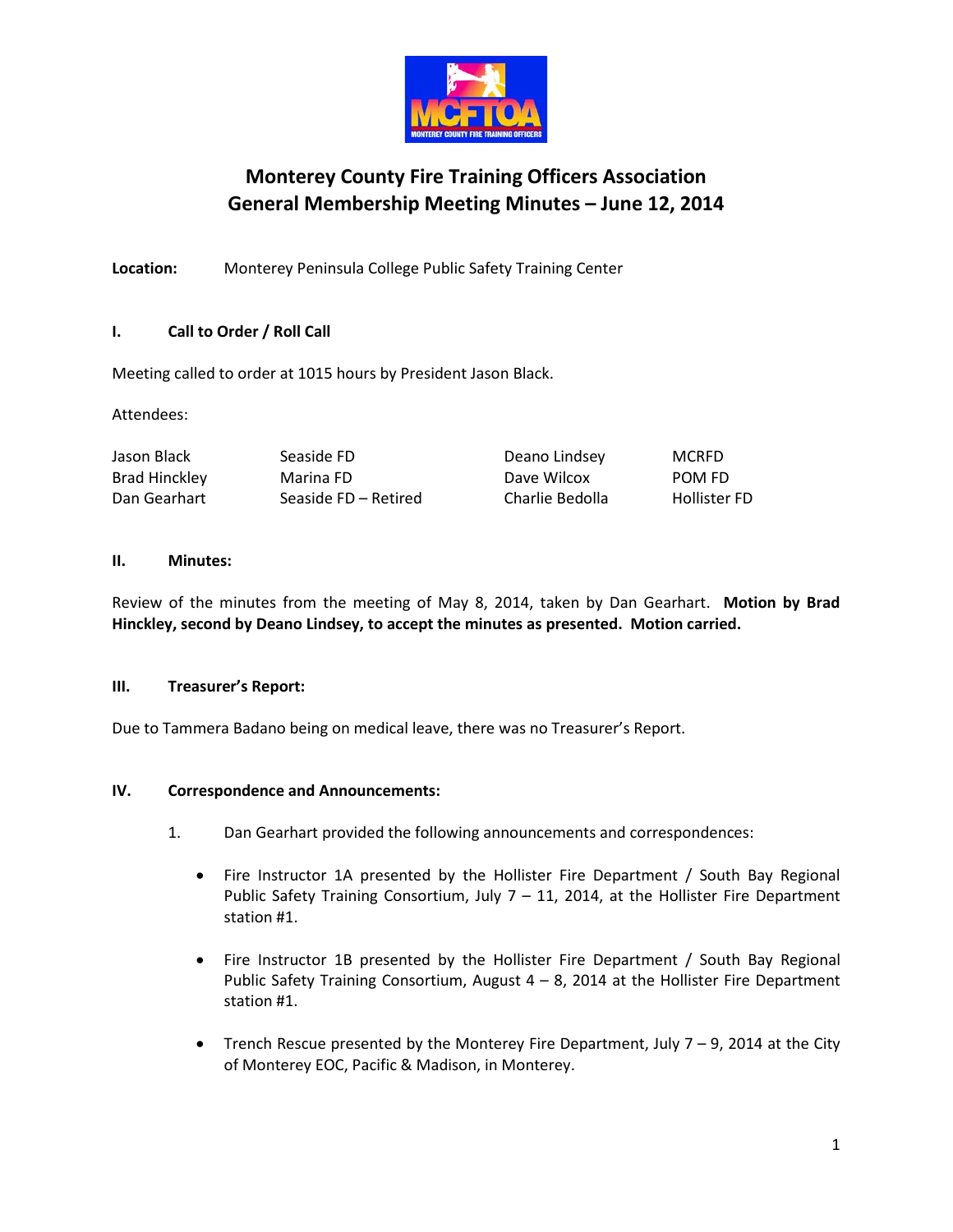• Rescue Systems 1 presented by the Monterey Fire Department, July 14 – 18, 2014 at the City of Monterey EOC, Pacific & Madison, in Monterey.

## **V. Committee Reports:**

## A. Fire Chiefs Liaison Report

Dan Gearhart reported that the County Fire Chiefs Association is currently meeting with the Monterey County Chief Law Enforcement Officers Association at CSUMB. Primary discussion will focus on Active Shooter and Tactical Medic Programs.

Dan said he attended the joint meeting between the Monterey County Fire Chiefs Association and the Santa Cruz County Fire Chiefs Association on May 15, 2014 in Watsonville.

Items discussed during the meeting included:

- Discussion on the Incident Management Type III Team formation. Agencies will be contacted regarding availability of qualified personnel.
- Discussion on the capabilities and response procedures of the Monterey County Urban Search and Rescue Team.
- Update from Dan Gearhart on the date changes for the wildland training exercises at Fort Hunter Liggett. Both Chiefs Associations agreed to move forward with the new dates of June 28, 30, and July 2, 2014.
- Update on issues and activities associated with OES Region II.

# B. Wildland Committee:

Dan Gearhart reported that the S-234 Ignition Operations class was held at Fort Hunter Liggett from May 15-16, 2014. The planned third day of the class was not held due to unfavorable burning conditions as determined by the instructor. The class initially had 16 total students. Of the 16 students, six did not attend due to being directly or indirectly affected by the out-ofcounty deployments that occurred the day before the class. Ten students completed the class. Of the ten, four students that attended were dozer operators from Fort Hunter Liggett that received complementary registration. Of the remaining six, one student has yet to pay the \$75.00 registration fee. Jason Black stated he would follow up with that student.

Dan reported that he dropped the six students who did not attend from the official MPC class roster. Four students were able pre-register on the MPC website using the individual add code that Dan provided to each student. Two students were not able to pre-register due to ID number issues. Dan said he attended the Friday session of the class and provided refreshments. Dan also said that he was able to get the two students who did not pre-register with MPC to complete a paper application along with the other four students who attended from FHL. The applications were turned in to MPC. All ten applications have been accepted by MPC.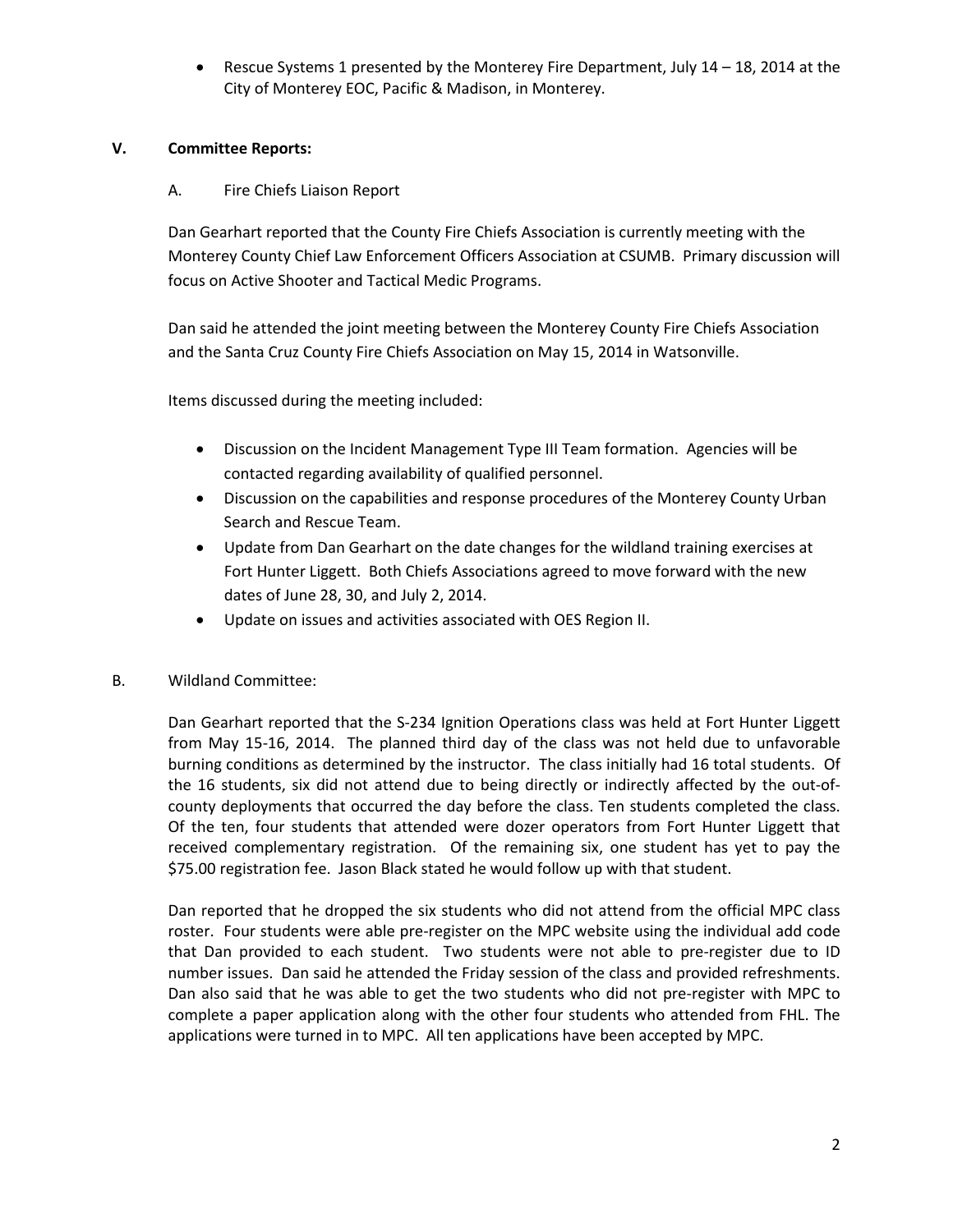Dan reported that total revenue for the class was approximately \$1043.55 with expenses at about \$117.24. Net income from the class is anticipated to be approximately \$926.31. (An S-234 Draft Financial Statement is attached.)

Dan reported that the wildland training exercises remain on schedule for June 28, 30, and July 2, 2014 at Fort Hunter Liggett. As of the meeting date, 1 engine was registered for the 28<sup>th</sup>, 2 engines for the 30<sup>th</sup>, and 1 engine for July 2<sup>nd</sup>. Deadline for registration is June 13, 2014. Dan reported that registrations are extremely low and that if any agencies still wish to participate that they contact him as soon as possible. Additionally, Santa Cruz County has reported that they have about  $7 - 8$  engines per day registered. It was discussed that we should consider dropping July  $2^{nd}$  if registrations remain as low as they are. The group decided to leave it to Dan's discretion concerning the third day of training.

Dan reported that the Fort Hunter Liggett Training Support Request was completed by Mike Conrad and himself and submitted to Forth Hunter Liggett Range Control. At this time we are still awaiting approval.

Dan reported that this training exercise will be considered a countywide Movement Drill with participating agencies being paged out by Firecomm each morning. Additionally, we will be requesting mutual aid on behalf of the Fort Hunter Liggett fire department from Santa Cruz County. Jason Black said he would coordinate the Movement Drill portion of the exercises by contacting the Area Fire Coordinators and arranging the mutual aid requests.

Dan also requested that any persons who are available to serve in overhead positions should contact him as soon as possible.

## C. Programs / Training Classes:

No specific report. Dan Gearhart presented flyers for two specific classes that may be a good opportunity for the MCFTOA to sponsor in the future. The two classes are "Mayday" presented by Task Force 1 scheduled for September 3 – 5, 2014 in Healdsburg, and "The Art of Reading Smoke" by Dave Dodson presented by Response Solutions on November 5, 2014. Jason Black said he would follow up on the two classes with the priority for the "Art of Reading Smoke" class.

Dave Wilcox mentioned that a firefighter with POM FD is qualified to teach several of the wildland "S" classes. Jason Black will follow up with Dave Wilcox for the possibility of having these classes available in the future.

## D. Website:

Dan Gearhart reported that the website is running well and we are still maintaining about 40 views per day. Dan said he recently reorganized the Health and Safety Page by listing the resources on that page by topic rather than by type of resource. (Document, PowerPoint, Website, etc.) Dan also reported that the instructions and a schedule for the Countywide Triage Tag Days are on the Home Page of the website.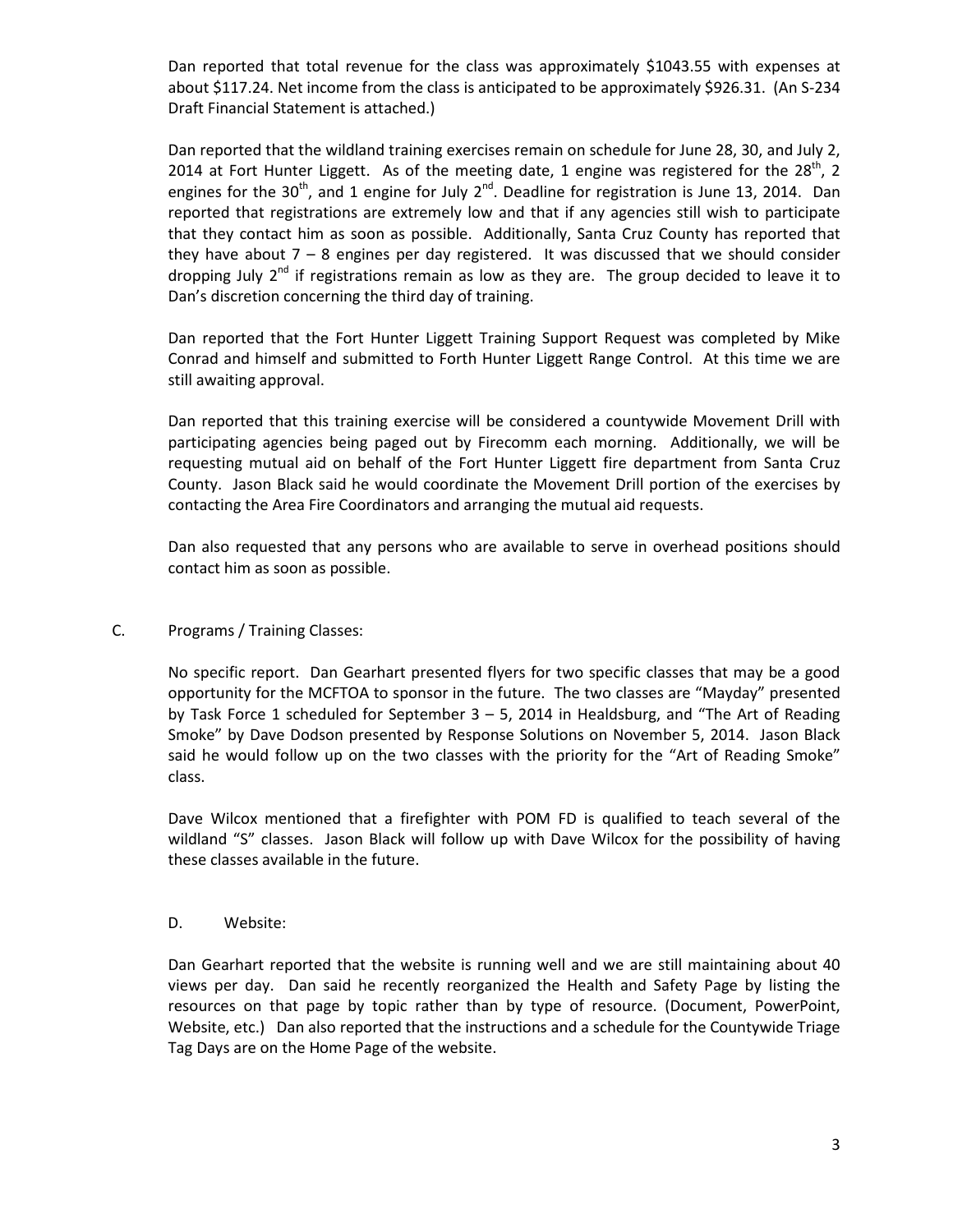E. California Fire Academy at Monterey Bay / MPC:

Jason Black reported that MPC has canceled several recent State Fire Marshal classes due to low attendance. Due to the difficulty associated with canceling the classes, there is no 2014 – 2015 MPC / California Fire Academy at Monterey Bay Schedule of Classes at this time. The schedule should be out in the near future.

# F. Fire Library:

No Report. Deano Lindsey suggested that the Fire Library report could be given once a quarter rather than every month.

## G. Countywide Movement Drills:

Jason Black reported that bringing back the movement drills is part of the Fire Chiefs Association 2013 Strategic Plan and will now be a standing committee of the MCFTOA and agenized each month. Salinas FD has committed to hosting a movement drill in November 2014, Seaside FD will host in the earlier part of 2015, and Big Sur VFB will host in the later part of 2015. Jason reported that the plan is to have at least three movement drills per year conducted in conjunction with the Operations Committee and following the Mutual Aid Training Plan. Jason said that a list will be established for hosting agencies and he is looking for members to serve on the Movement Drill committee. Dave Wilcox said he would be willing to serve on the committee. Due to concerns with staffing issues and overtime, movement drills will be limited in length.

Dan Gearhart inquired if an After Action Report was generated for the Countywide MCI Movement Drill held at the Monterey Regional Airport on May 17, 2013. Jason Black said he would follow up with Monterey FD to see if an After Action Report was generated. It was agreed that After Action Reports should be generated to determine if any improvements to the response or performance are needed.

Concerning mutual aid responses, Deano Lindsey reported that any future in-county mutual aid request will be considered "Initial Attack" and units will response directly to the incident code 3 and will not "stage" or "meet up" prior to arriving at the incident.

Deano Lindsey also reported that future out-of-county rotational lists will only contain listed agencies as opposed to individual personnel. It will be the responsibility of the agencies to determine internally who the appropriate personnel are for the assignment.

## **VI. Old Business:**

## A. Training Trailer Sale & Purchase

Deano Lindsey reported that he continues to search for a trailer that will meet our needs for the immediate and distant future. Deano said he is looking for either a new or used trailer made by Hallmark. Deano said the trailer will be fashioned with a standard hitch as opposed to a "gooseneck" attachment.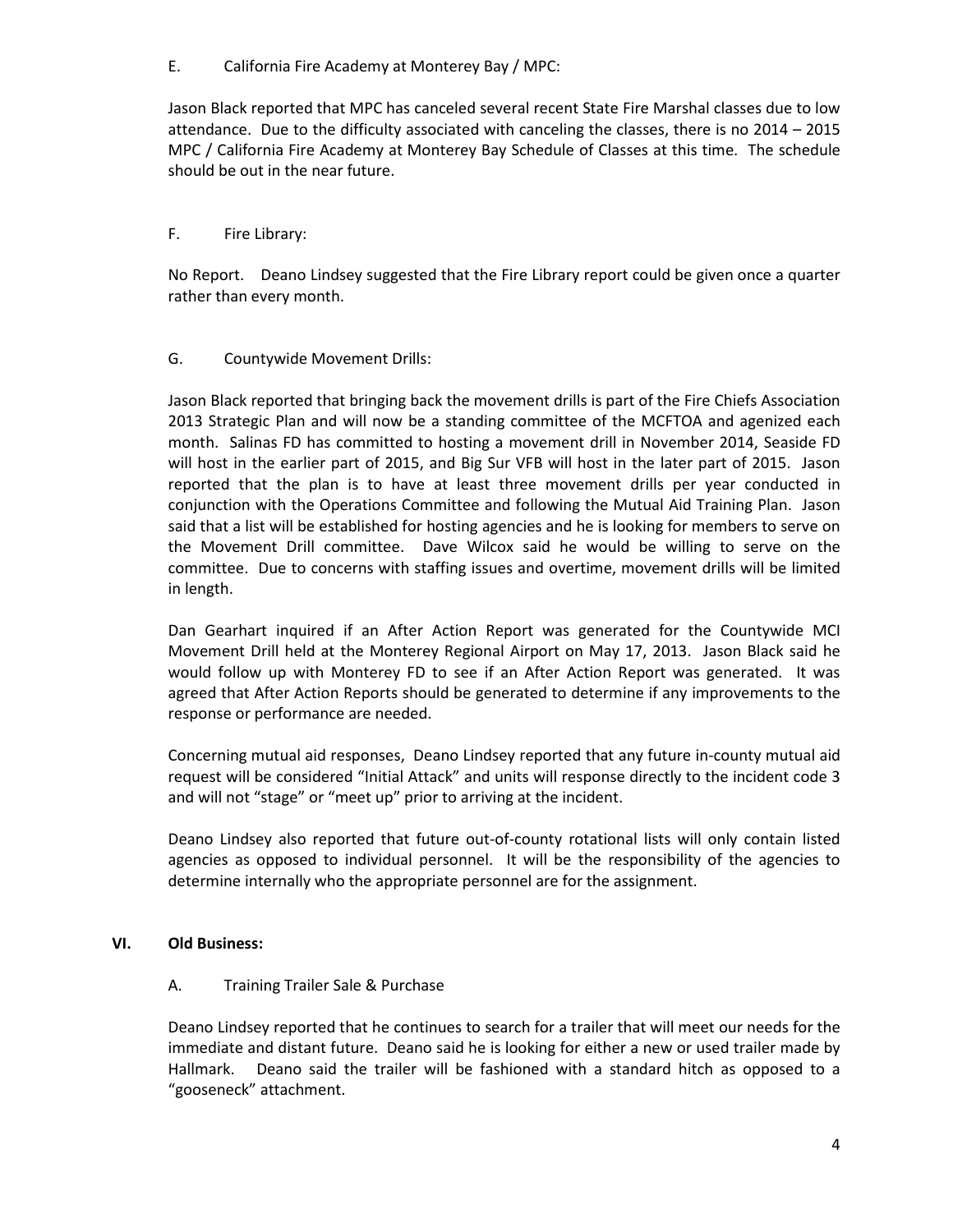#### B. Challenge Coins:

Jason Black reported that he would still like to pursue developing a "Challenge Coin" for the MCFTOA. Jason said the company that made the Seaside FD coins is called "All About Coins" and have quoted a price of \$600.00 for 100 coins. Jason will follow up and obtain more information. Members are asked to bring coins that they have to next month's meeting as examples. Jason said that he would like to have a final decision from the group on the challenge coin during the July membership meeting.

#### **VII. New Business:**

## A. Fire Ground Operations Training

Jason Black reported that he would like to explore the MCFTOA hosting a day-long fire ground operations class sponsored by the MCFTOA using the same format as our wildland training exercises. Agencies could send engine companies or personnel to the training where they would participate in various fireground operations such as forcible entry, ventilation, fire suppression techniques, search & rescue, and rapid intervention crew tactics to name a few. Training areas around the former Fort Ord currently being used by the MPC fire academy would be ideal for the training.

#### **VIII. Good of the Order:**

- $\triangleright$  Deano Lindsey reported that their agency is moving forward with a joint purchase for new SCBA's along with Monterey FD and another agency. Most Monterey County Agencies will be moving to purchase a Scott SCBA.
- $\triangleright$  Deano Lindsey reported that the MCRFD has been using the MOUNT site for practical training exercises. The MOUNT site is under the joint control of MPC and the Fort Ord Reuse Authority.
- $\triangleright$  Charlie Bedolla reported that the Hollister FD recently conducted a joint training exercise with the Monterey FD USAR Team. Charlie also reported that the Hollister FD recently hired 12 new firefighters.
- $\triangleright$  Dave Wilcox reported that the Presidio of Monterey FD recently hired 6 new firefighters through the federal hiring system.
- $\triangleright$  Deano Lindsey reported that the MCRFD brought on several new firefighters through a SAFER grant.

## **IX. Adjournment:**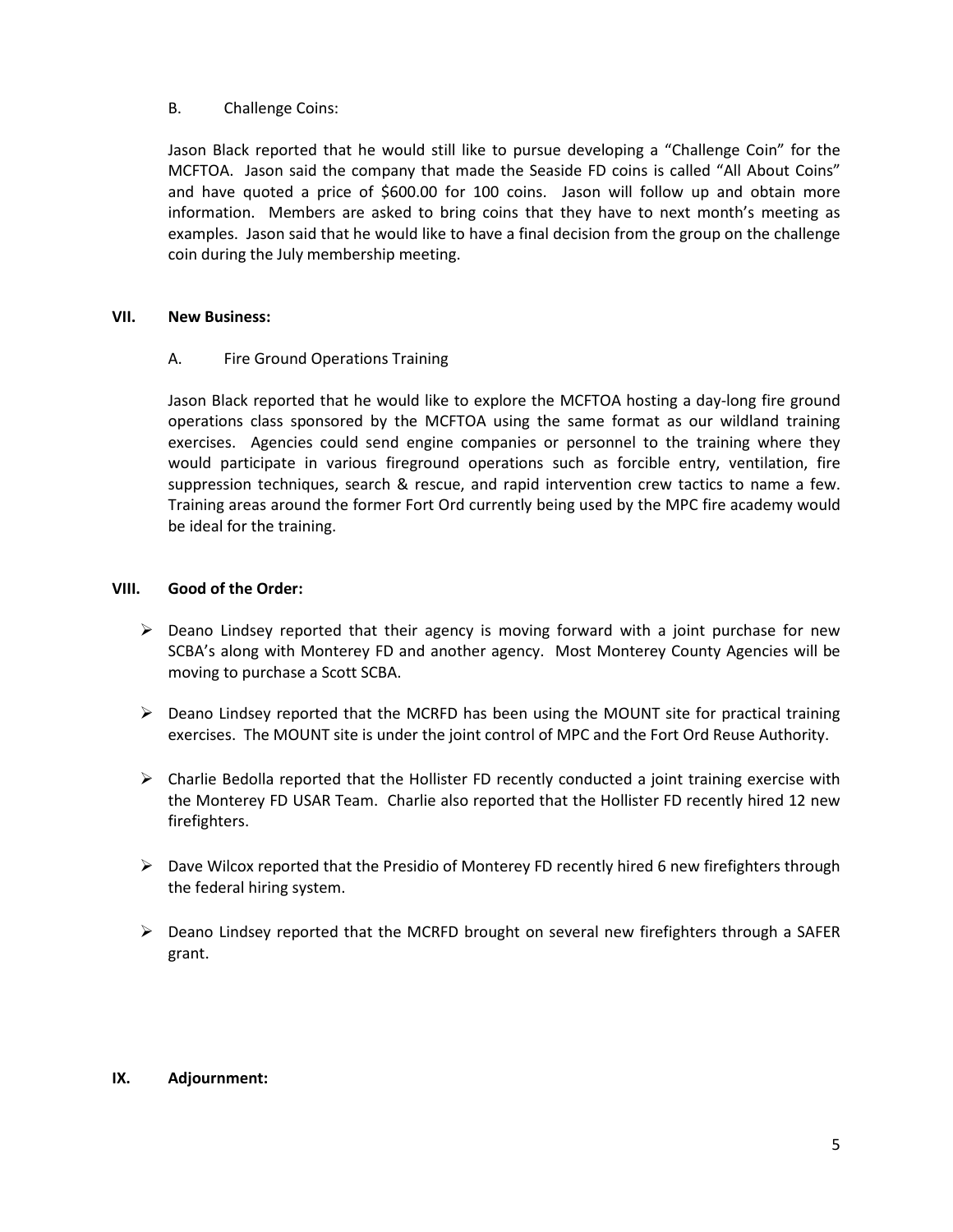With no further business, Jason Black declared the meeting adjourned at 1205 hours.

Next meeting:

Date: July 10, 2014 Time: 1000 hrs. Location: MPC Public Safety Training Center

Minutes prepared by: D. Gearhart June 18, 2014

> **Monterey County Fire Training Officers Association S-234 Ignition Operations**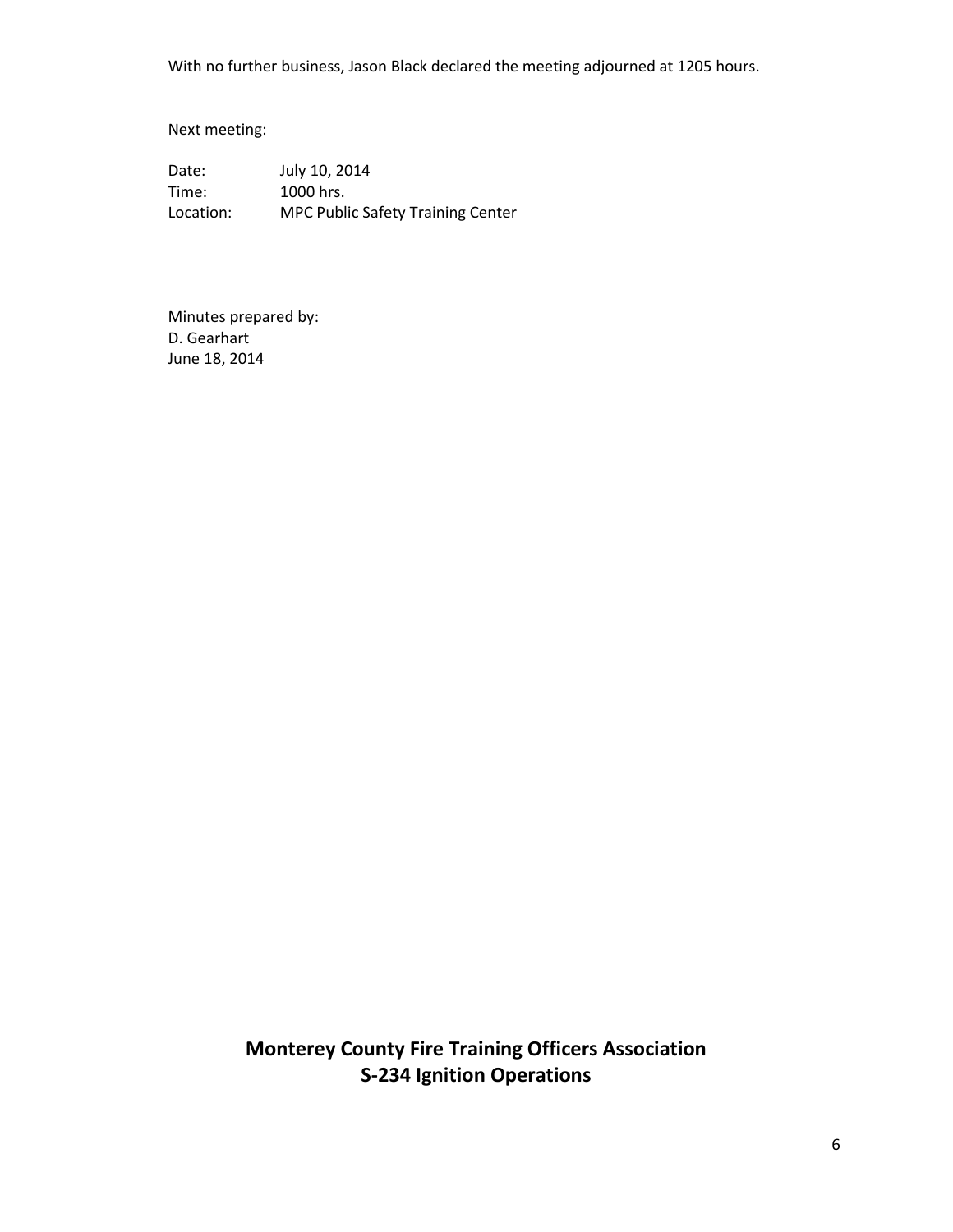# **Financial Statement - DRAFT**

| <b>Class Dates:</b>      | May 15-17, 2014             |                  |                                                         |         |
|--------------------------|-----------------------------|------------------|---------------------------------------------------------|---------|
| Location:                | Fort Hunter Liggett, CA     |                  |                                                         |         |
| Instructors              | Dan Freeh<br>Chris Williams |                  |                                                         |         |
| Class Manager:           | Patrick O'Connell           |                  |                                                         |         |
| Revenue:                 |                             |                  |                                                         |         |
| Registrations:           |                             |                  |                                                         |         |
| 11 Registrations @ 75.00 |                             | 825.00<br>803.55 | -21.45 (PayPal Transaction Fee, \$1.95 per transaction) |         |
| <b>MPC Reimbursement</b> |                             |                  | 240.00 (10 students @24.00 per student)                 |         |
| <b>Total Revenue:</b>    |                             | 1043.55          |                                                         | 1043.55 |
| Expenses:                |                             |                  |                                                         |         |
| Textbooks:               |                             |                  | 80.00 (Approximately)                                   |         |
| Refreshments:            |                             | 37.24            |                                                         |         |
| <b>Total Expenses:</b>   |                             | 117.24           |                                                         | 117.24  |
| <b>Net Income:</b>       |                             | 926.31           |                                                         | 926.31  |

# **Treasurer's Report – May 2014 Reporting period: May 8, 2014 through May 30, 2014**

Checking Account Balance as of **May 7, 2014: 27,340.42**